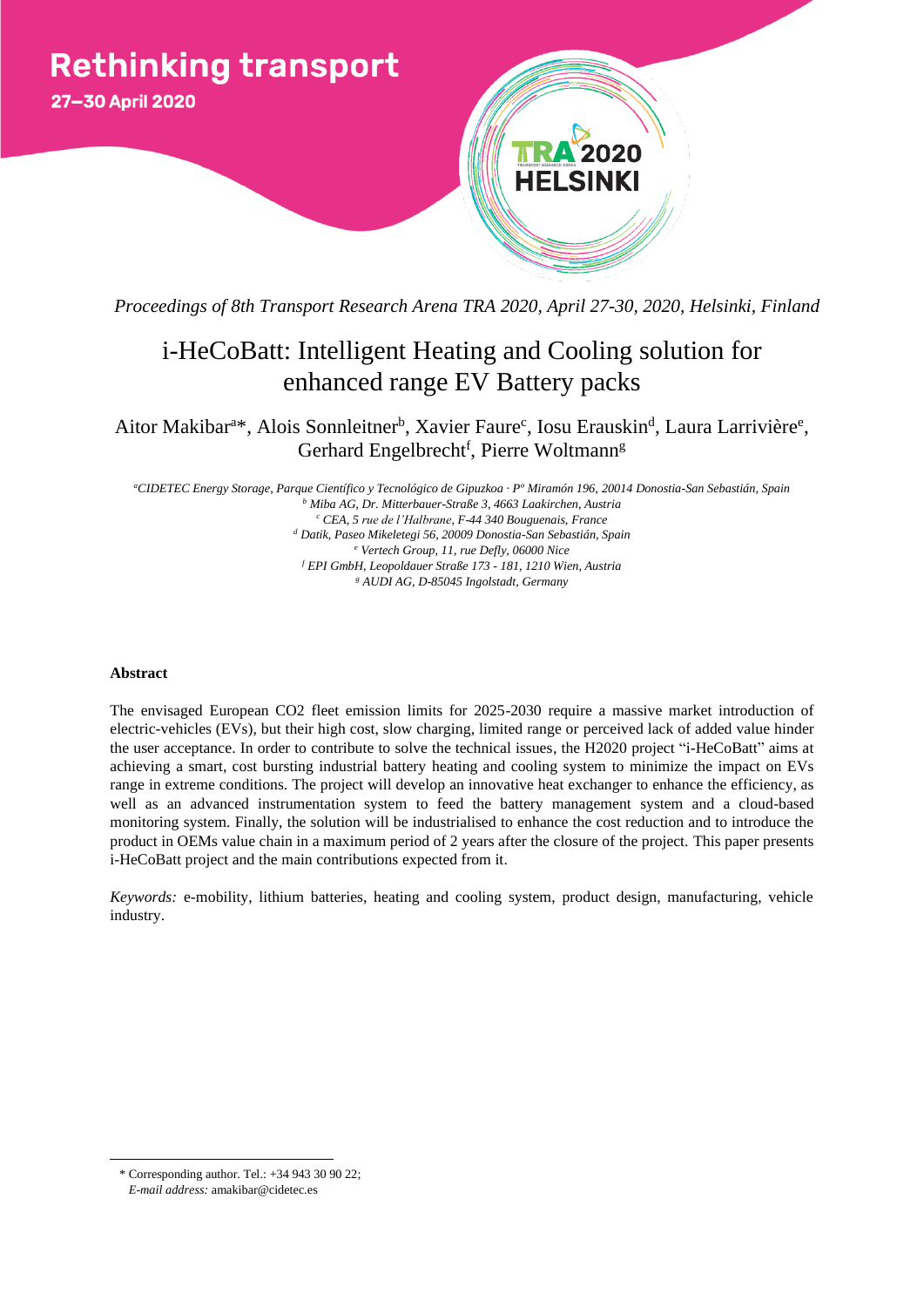## **1. Introduction**

During the recent years, a major concern has raised to electrify the transportation sector. The envisaged European CO2 fleet emission limits for 2025-2030 already require a massive market introduction of EVs, so the European automotive sector is redefining its strategy to introduce new models in the market. However, there are still some obstacles for user acceptance of EVs. The major drawbacks are high cost, slow charging, limited range, perceived lack of added value and concerns of limited mobility.

In this context, a consortium of seven industrial & research organizations will jointly develop innovative solutions for the EV sector in the i-HeCoBatt project, funded by the Horizon 2020 programme of the European Commission. i-HeCoBatt stands for Intelligent Heating and Cooling solution for enhanced range EV Battery packs. Its aim is to achieve a smart, cost bursting industrial battery heat exchanger to minimize the impact on full electric vehicle range in extreme conditions.

The proposed solution will remove the currently used expensive and heavy gap filler between the heat exchanger and the battery pack (BP) and will replace the interface plate in contact with the BP with an advanced material product. This design enhances the efficiency of the heating and cooling system that will be supported by a heating actuator in direct contact to the BP. Customized printed sensors will be embedded to the heat exchanger to monitor relevant parameters and will feed the battery management control unit as well as an external early diagnostic and safety system connected to the cloud. Different interfaces will be created to access these data according to user profiles: designers, testers, maintenance teams or driver. Finally, the industrialization of the patented innovative heat exchanger concept will contribute to the cost reduction of the heating and cooling system and the EV.

The consortium gathers know-how from a multidisciplinary group of research centres, SME and industrial partners, including an automotive OEM, with expertise in BP and thermal systems design, testing and manufacturing for automotive applications. Partners behind the intelligent heat exchanger concept are European TIERs that intend to position with an unbeatable environmental compliant product that will be introduced in OEMs value chain in a maximum period of 2 years after the closure of the project.

# *1.1. Objectives of i-HeCoBatt*

The aim of i-HeCoBatt is to achieve a smart, cost bursting industrial battery heat exchanger to minimize the impact on full electric vehicle range in extreme conditions. Smart, because new sensing functionalities will be embedded to the thermal system in order to monitor the behaviour of the whole BP thermal system. Cost bursting, because expensive components of current SoA products will be replaced by cost efficient components as well as the number of parts minimized. Industrial, because mass production means will be used to manufacture the heat exchanger. More specifically, the pursued objectives of i-HeCoBatt are:

- To increase the e-powertrain overall efficiency up to 5%, compared to a state of the art EV, through the implementation of a novel BP heating and cooling system.
- To prove a minimum of 20% cost reduction in mass production of the thermal system by the introduction of an innovative heat exchanger.
- To integrate new components and functionalities leading to higher user friendliness, reduction of range anxiety and temperature impact on degradation of the BP.
- To achieve automotive class quality.
- To demonstrate the developed solutions in several Audi BEV prototypes.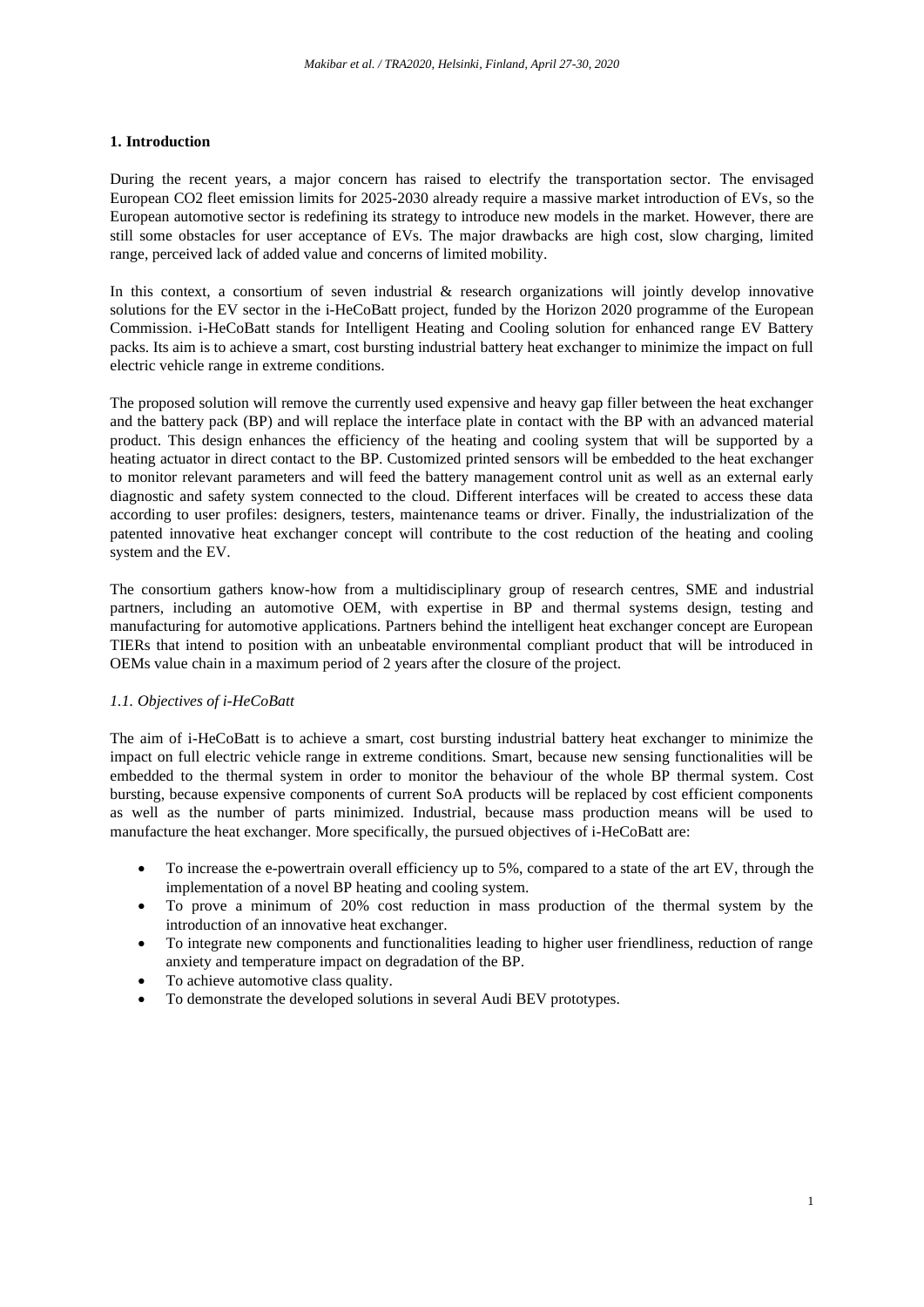## *1.2. Concept to be developed in i-HeCoBatt*

One of the main targets of iHeCoBatt is to increase the e-powertrain overall efficiency by introducing an innovative heat exchanger that will optimize the thermal conductivity of the thermal system and will reduce its weight. Linked to that, the heat exchanger design and manufacturing process will reduce the cost of the thermal system in mass production.

This heat exchanger will include new functionalities provided by advanced sensors, whose data will be shared with the thermal management system (TMS) and an external cloud and tablet. All the activity will be developed under automotive quality guidance and demonstrated in 3 Audi BEV prototypes.

As first step, the boundaries of the extreme condition scenarios are defined. Then the current BP, equipped with the standard thermal management system is tested in order to get the thermal map in standard thermal operation and extreme conditions. This will be the initial input for the design of the innovative heat exchanger and, later on in the project, these results will be used as reference for evaluating it. This experimental data will feed different ongoing models of the BP, the heat exchanger and the whole thermal system.

Hence, in parallel with the testing activity the heat exchanger and the sensors & heating actuator are designed. The heat exchanger surface is where the sensors will be placed, so this process will be guided by the design and manufacturing steps of the heat exchanger. The heat exchanger will be modelled using CFD tools taking as reference the tested thermal map of the BP.

The first step before addressing the design of the sensors is to precisely define the phenomena to be measured: temperature, pressure, humidity, cracks, etc. There are several physical principles (piezoresistivity, thermoresistivity, piezoelectricity, etc.) that could give answer to each request. Once the measuring parameter is defined, the next step will be to select and customize the technology which is manufacturable in an industrial process and provides the right technical features.

To conclude with the sensing set-up, it is necessary to implement the electronics that will share the data with the thermal management system and the external tablet computer, which will be linked to the cloud based data storage system. The purpose of this data is the early diagnostic and friendly access feasibility for the user. Suitable HW and SW will be implemented considering that the final device will be integrated in an EV and used by different profiles (tablet). The diagnostic system that will be developed will store all actions performed in the cloud, with the identification of the device from which the operations have been done, as well as the ID of the user. This information will be stored in the cloud in the form of traceability. This database will make debugging of the responsibilities easier in case any issue should arise.

Moreover, as a general rule during the decision making process of every activity, there is a criterion that will be always considered, regardless of the technical result, which is the environmental compatibility and cost of the selected option. This criterion will be based on the corresponding LCA and LCC analysis.

As a result of the development of the heat exchanger and the sensing devices, two generations will be created. After individual tests by the developers, an A-sample heat exchanger will be manufactured and tested together with the BP at lab level set-up. The results of this test will feed the redesign of the sensors and the heat exchanger. A full system model will be set up, developing an optimized TMS control loop according to expected temperature profiles and parts characteristics. This system behaviour will be fitted with the experimental data so that it could be then used to define the expected characteristics of the idustrialisation concept that will be designed, the B-sample of the heat exchanger. Hence the loop will be closed, A-sample redesigned and B-sample manufactured and tested. When this B-sample is ready, it will be integrated in another car, so that the comparison between the standard heat exchanger and the two generations of the innovative solution will be completed.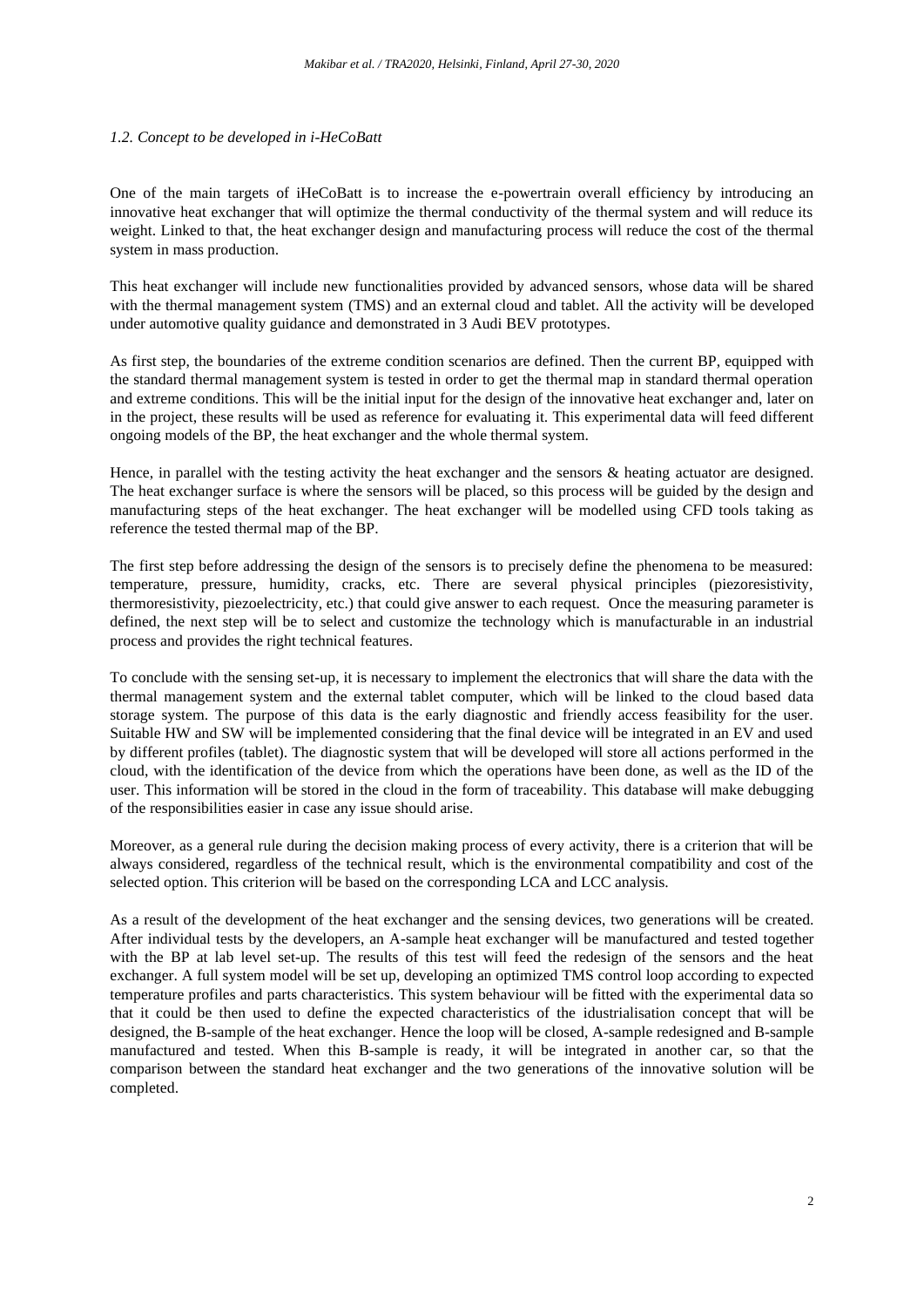

Fig. 1 Concept to be developed in the project.

# *1.3. Impact of i-HeCoBatt results*

The i-HeCoBatt project will bring advancements on battery heating and cooling systems, improving the overall e-powertrain efficiency and reducing the need of raw materials. The BP will be benefitted from the novel heating and cooling system: the new implemented sensors and associated software together with the improved adaptive thermal management system performance, thanks to the novel heat exchanger will provide with a greater thermal control. It will allow operating in a more stable operational window and managing in a secure way extreme conditions due to, among others: overheating during fast-charging, extreme hot / cold weather, highly demanding driving cycles, etc.

As a consequence, BP operation and service life will be enhanced with increased reliability and safety. In addition, the reduction of weight of the heat exchanger has as a direct impact as less energy consumption due to the reduced overall EV weight.

#### **2. Methodology of the project**

In order to fulfil each of the objectives and to obtain the expected results, the project has been structured in nine work packages. Seven technical WPs have been created, apart from another WP comprising management and coordination tasks and another one for dissemination and communication activities. On the following, the methodology to carry out the technical work is explained: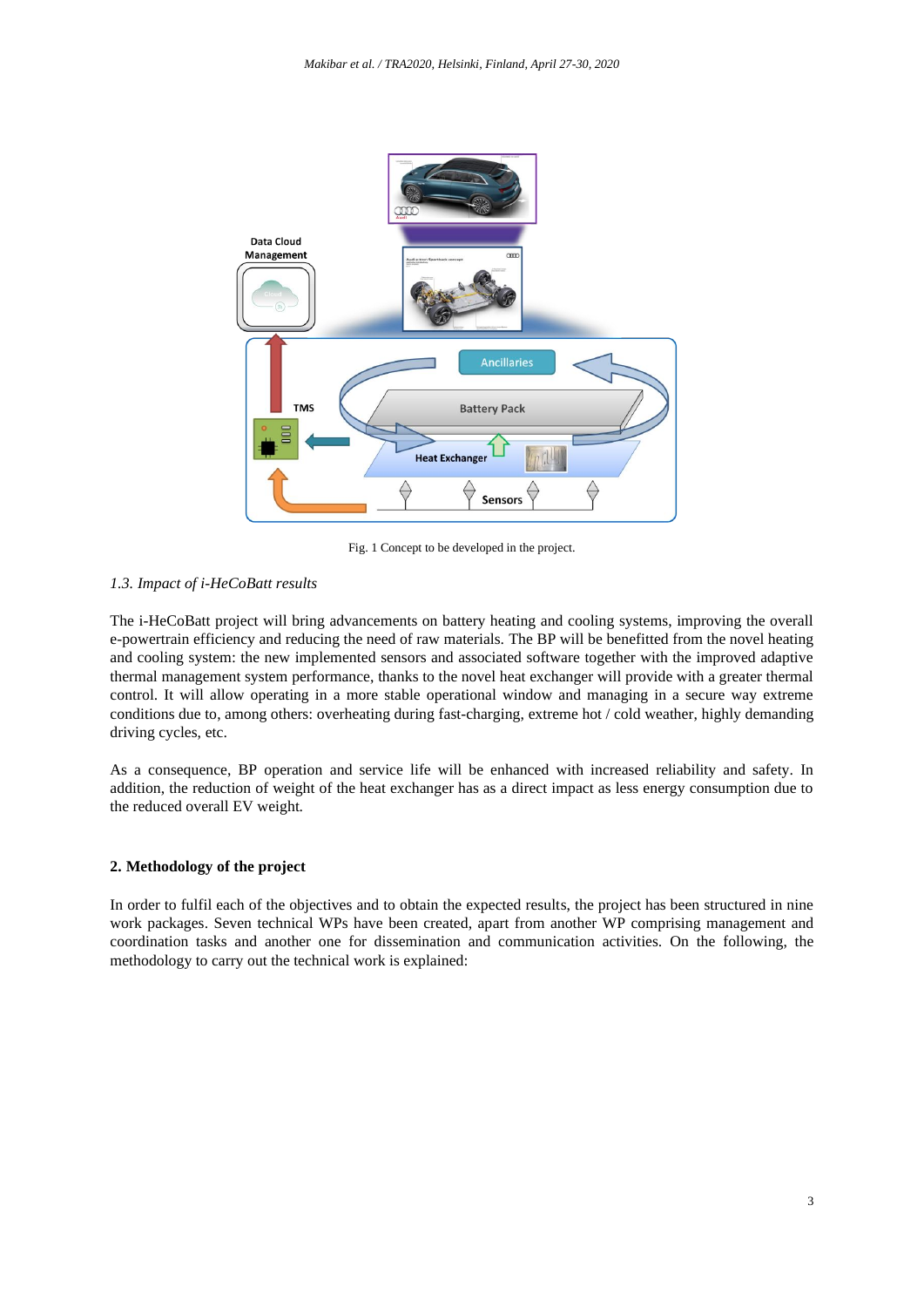

Fig. 2 Methodology of i-HeCoBatt, distributed in different technical work packages.

# *2.1. Thermal characterisation of battery pack in extreme conditions*

The main objective of this WP is to define the thermal framework of the BP and check the behaviour and improvement achieved with the proposed heat exchanger. The activity is focused on different thermal testing scenarios set-up and execution: only BP, BP with a SoA cooling system and BP with the innovative heat exchanger. These tasks will be fundamental to check & adjust thermal simulations of other WPs as well as to experimentally demonstrate the overall system efficiency improvement.

#### *2.2. Preliminary prototyping of heat exchanger*

The heat exchanger will be developed and a preliminary prototype manufactured. Based on a new concept and the BP thermal needs resulting from the testing activity in 2.1, a customized design is launched and then simulated. Once the simulation-redesign loop is successfully closed, the focus will change towards the manufacturing of the prototype and the integration of sensing functionalities. This approach will be tested to match the launched simulations and to follow the optimization cycle towards a semi-industrial prototype.

#### *2.3. Sensorization of the heat exchanger*

The goal is to define the best technology for each sensing case, build prototypes and test them. Some physical phenomena as temperature and humidity are fundamental to cover the thermal system's early diagnostic and safety goals. Additional sensing capacity will be proposed and checked if they result in a competitive advantage for the product. The necessary HW for emitting and receiving the measured data will be developed too.

#### *2.4. Thermal strategy to reduce impact on vehicle range*

The entire thermal system is simulated and the thermal management strategy to optimize the overall thermal behavior is developed. In order to set up the system, different models are necessary. BP thermal model will be achieved, the system ancillary elements (pump, chiller, etc) will be modelled and the heat exchanger model developed in WP3 will be implemented. BP model will be matched with experimental data of 2.1 and it will feed the heat exchanger design modelling activity in 2.2.